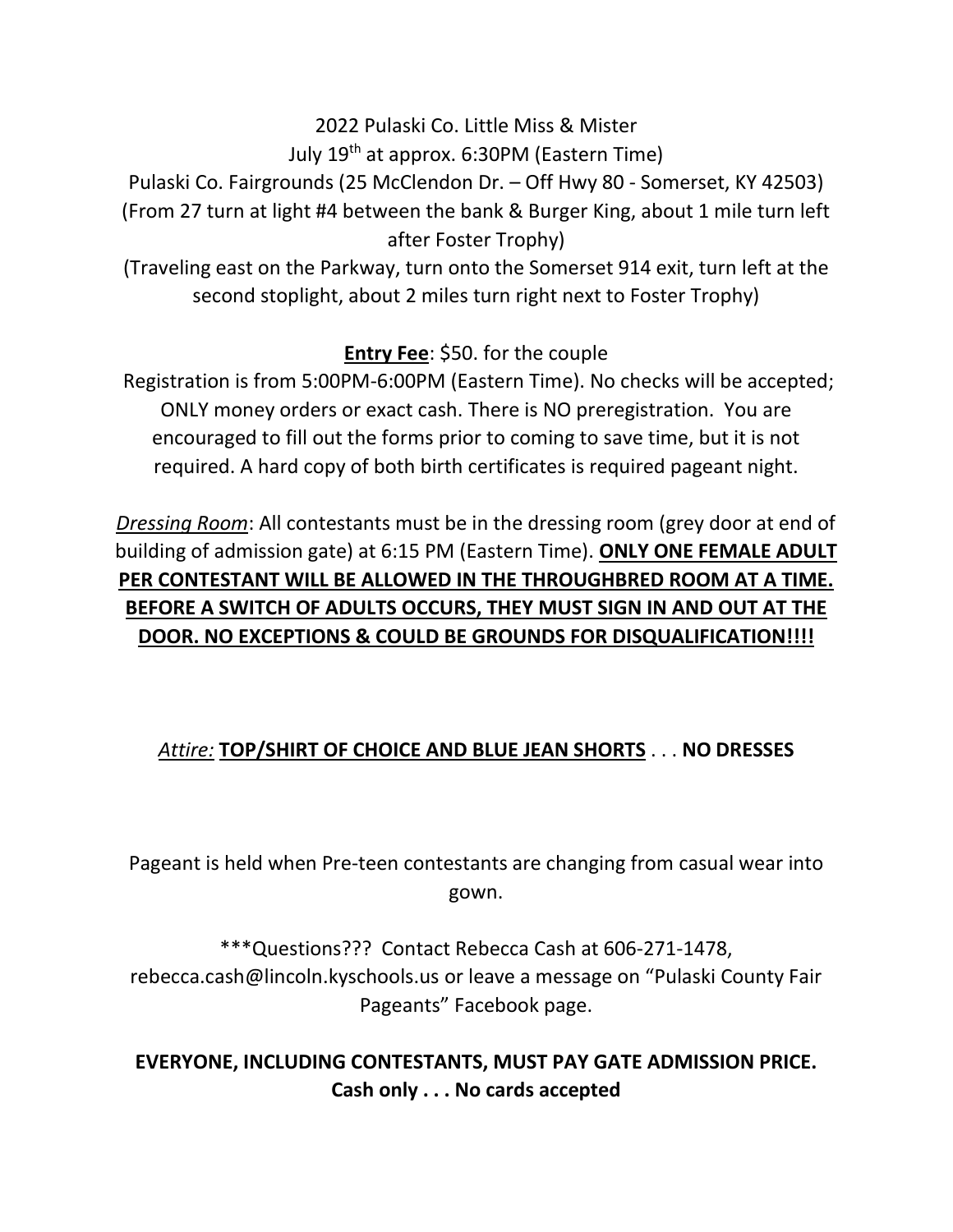### **Rules & Regulations:**

- Each contestant must be 5, but not 8 on June 30, 2022.
- Each contestant must be a full-time resident of Kentucky.
- **Each contestant must have a hardcopy of their birth certificate with his/her registration form.**
- Contestants are judged as a couple and are responsible for finding their own partner.
- A winner of the Pulaski Co. Little Miss & Mister pageant or the Little Miss & Mister Kentucky Co Fair pageant may not enter again.
- No children of pageant chairpersons, executive Fair Board members, or employees of the Pulaski Co. Fair Board are eligible to enter the pageant.
- The winner is expected to attend the Little Miss & Mister Kentucky Co. Fair pageant opening day of the State Fair in August.
- Depending on the number of contestants there may or may not be a top pulled out.
- The Pulaski Co. Fair Board reserves the right to remove the winners for unbecoming behavior.
- *THE WINNER MUST FILL OUT STATE PAPERWORK THE NIGHT OF THE PAGEANT.*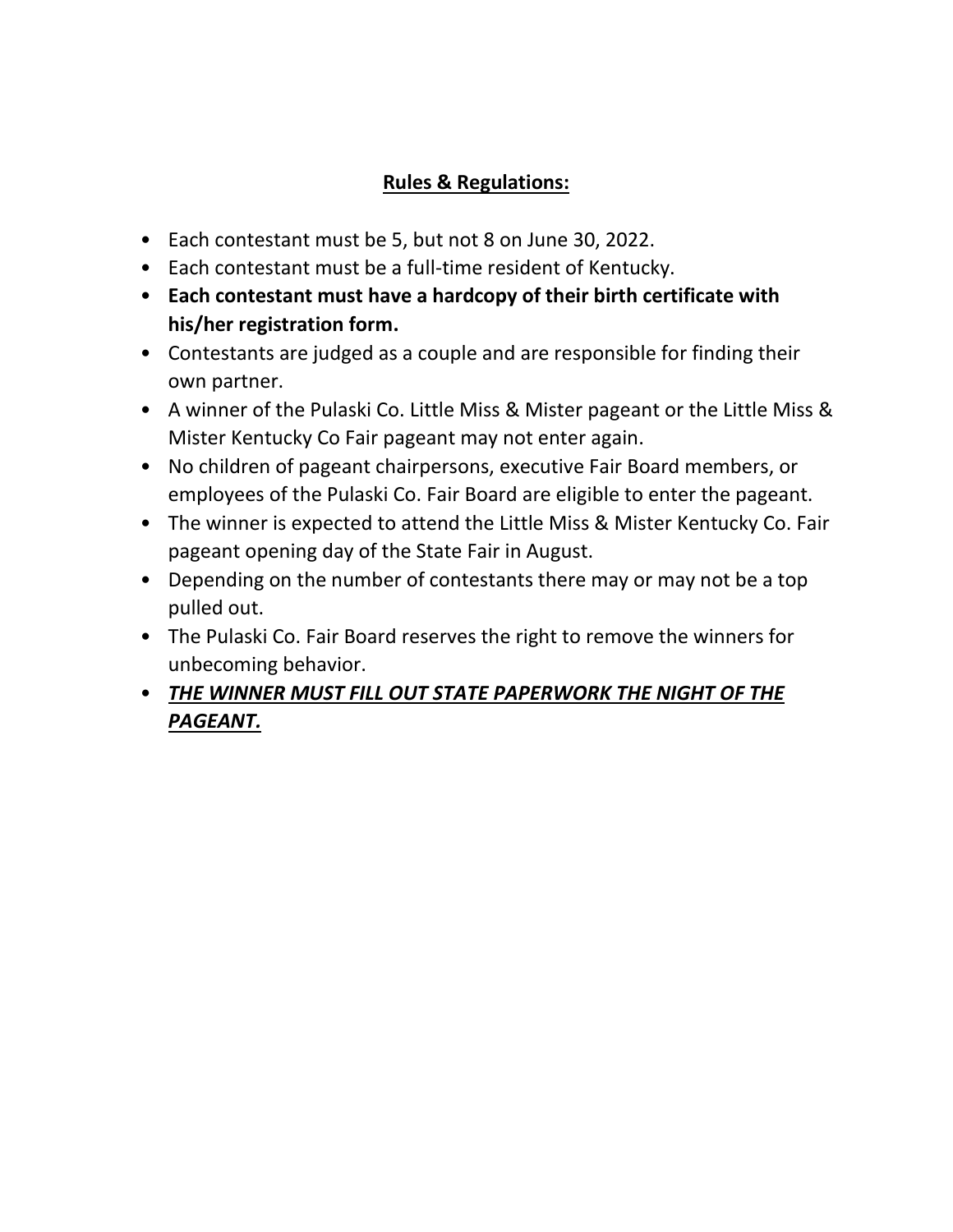| Little Miss and Mister Pulaski County Fair |                       |                        |  |  |
|--------------------------------------------|-----------------------|------------------------|--|--|
|                                            | <b>Little Miss</b>    |                        |  |  |
| Partner's Name:_________________________   |                       | Couple Number: _______ |  |  |
|                                            |                       | Birth Cert. Verified:  |  |  |
|                                            |                       |                        |  |  |
|                                            |                       |                        |  |  |
|                                            | (As you want it read) |                        |  |  |
|                                            |                       |                        |  |  |
|                                            | (As you want it read) |                        |  |  |
|                                            |                       |                        |  |  |
|                                            |                       |                        |  |  |
|                                            |                       |                        |  |  |
|                                            |                       |                        |  |  |
|                                            |                       |                        |  |  |
|                                            |                       |                        |  |  |
|                                            |                       |                        |  |  |
|                                            |                       |                        |  |  |
|                                            |                       |                        |  |  |
|                                            |                       |                        |  |  |
|                                            |                       |                        |  |  |
|                                            |                       |                        |  |  |
|                                            |                       |                        |  |  |
|                                            |                       |                        |  |  |
|                                            |                       |                        |  |  |
|                                            |                       |                        |  |  |
|                                            |                       |                        |  |  |
|                                            |                       |                        |  |  |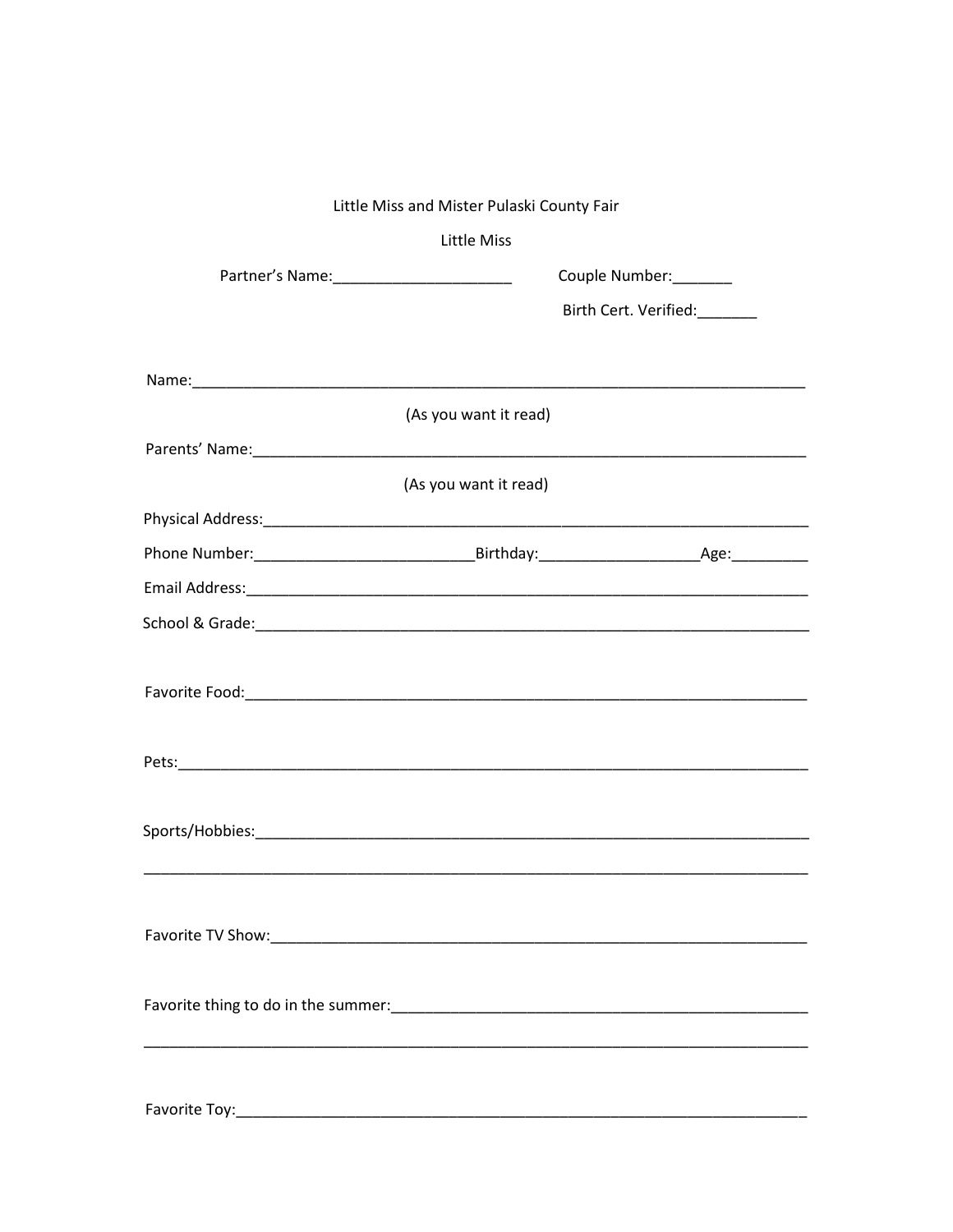| Little Miss and Mister Pulaski County Fair |                       |
|--------------------------------------------|-----------------------|
| Little Mister                              |                       |
|                                            | Couple Number:_______ |
|                                            | Birth Cert. Verified: |
|                                            |                       |
|                                            |                       |
| (As you want it read)                      |                       |
|                                            |                       |
|                                            |                       |
| (As you want it read)                      |                       |
|                                            |                       |
|                                            |                       |
|                                            |                       |
|                                            |                       |
|                                            |                       |
|                                            |                       |
|                                            |                       |
|                                            |                       |
|                                            |                       |
|                                            |                       |
|                                            |                       |
|                                            |                       |
|                                            |                       |
|                                            |                       |
|                                            |                       |
|                                            |                       |
|                                            |                       |
|                                            |                       |
|                                            |                       |